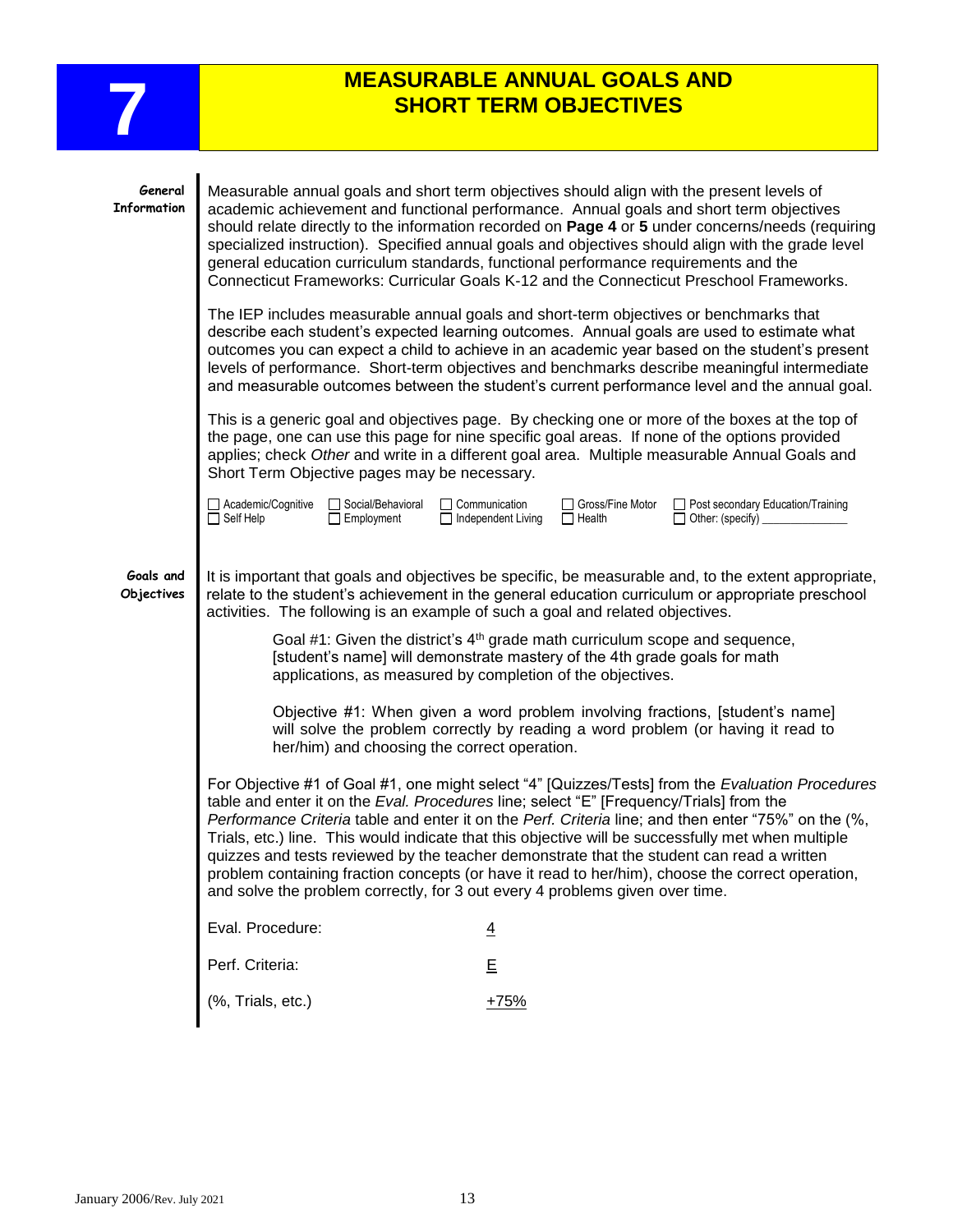|                                                         | Objective #2 Given a fraction word problem, [student's name] will read the<br>problem (or have the problem read to her/him) and give a written description of all<br>the steps that must be taken to correctly solve the problem.                                                                                                                                                                                                                                                                                                                                                                                                                                                                                                                                                                                                                                                                                        |  |  |  |
|---------------------------------------------------------|--------------------------------------------------------------------------------------------------------------------------------------------------------------------------------------------------------------------------------------------------------------------------------------------------------------------------------------------------------------------------------------------------------------------------------------------------------------------------------------------------------------------------------------------------------------------------------------------------------------------------------------------------------------------------------------------------------------------------------------------------------------------------------------------------------------------------------------------------------------------------------------------------------------------------|--|--|--|
|                                                         | For Objective #2 of Goal #1, one might select "9" [Work Samples, Job Performance or Products]<br>from the Evaluation Procedures table and enter it on the Eval. Procedures line; select "I" [CMT<br>Scoring Criteria] from the Performance Criteria table and enter it on the Perf. Criteria line; and<br>then enter "Score of 1 or higher" on the (%, Trials, etc.) line. This would indicate that this<br>objective will be successfully met when work samples reviewed by the teacher demonstrate that<br>the student can read a written problem (or have the problem read to her/him) and write a<br>description of all of the steps that must be taken to correctly solve the problem scoring a 1 or<br>better according to the CMT Scoring Criteria for math.                                                                                                                                                      |  |  |  |
|                                                         | Goal #2 Given his/her interest and skills, [Student name] will investigate two jobs and<br>determine what kind of post secondary training or education is required for each job.                                                                                                                                                                                                                                                                                                                                                                                                                                                                                                                                                                                                                                                                                                                                         |  |  |  |
|                                                         | Objective #1 Given a copy of the local newspaper, [student name] will select two job<br>descriptions that meet his/her interest from the want ads and underline the words that<br>describe the skills or requirements for each job.                                                                                                                                                                                                                                                                                                                                                                                                                                                                                                                                                                                                                                                                                      |  |  |  |
|                                                         | For Objective #2 of Goal #2, one might select "6" [Project/Experiment/Portfolio] from the<br>Evaluation Procedures table and enter it on the Eval. Procedures line; select "G" [Successful<br>Completion of Task/Activity] from the Performance Criteria table and enter it on the Perf. Criteria<br>line; and then enter "100%" on the (%, Trials, etc.) line, indicating that the task has been<br>successfully completed when the project reflects that the student has selected two job<br>descriptions that meet his/her interest from the want ads and has underlined the words that<br>describe the skills or requirements for each job.                                                                                                                                                                                                                                                                          |  |  |  |
| Evaluation<br>Procedures and<br>Performance<br>Criteria | The sections entitled Evaluation Procedures and Performance Criteria are designed so that one<br>can select an evaluation procedure for both the goal statement and also for each of the<br>objectives. Currently, Connecticut regulations require short term objectives derived from the<br>annual educational goals for all students that have an IEP and that evaluation procedures and<br>performance criteria be specified for all short term objectives. The annual goal may be measured<br>in terms of the achievement of the short term objectives that are written to address the goal or<br>separate evaluation procedures may be utilized for the goal. Evaluation procedures and<br>performance criteria should be individually determined based on the student's present levels of<br>academic and functional performance and the task demands of general education or appropriate<br>preschool activities. |  |  |  |
|                                                         | To the right of each Goal and Objective field, space is provided to indicate the Evaluation<br>Procedure (Eval. Procedure) and Performance Criterion (Perf. Criteria) to be utilized with the<br>Goal or Objective. If it is necessary to specify a percent change, number of trials, standard score<br>increase, months growth, etc., space is provided in the field labeled (%, Trials, etc.). When taken<br>as a whole, the evaluation procedures, performance criteria and goals/objectives should be<br>compatible, aligned, and clear.                                                                                                                                                                                                                                                                                                                                                                             |  |  |  |
| Reporting<br>Progress                                   | The area at the bottom of the page entitled Progress Reporting Key lists letters and<br>corresponding terms to be used to indicate whether or not progress is sufficient to achieve the<br>goal by the end of the IEP, e.g., M = Mastered, S = Satisfactory Progress - Likely to Achieve<br>Goal, U = Unsatisfactory Progress - Unlikely to Achieve goal, etc. (Note: This reporting key is<br>utilized for both goals and objectives.) When selecting Other to report progress, the district must<br>specify what "other" means.                                                                                                                                                                                                                                                                                                                                                                                        |  |  |  |
|                                                         | In the four columns on the right side of the page, space is provided to report on progress toward<br>both the goal and objectives (see example below). In the shaded boxes immediately under the<br>heading Enter Dates For Evaluating and Reporting Progress in Boxes Below, space is provided<br>to enter up to eight dates for progress reporting. The boxes provided next to the measurable<br>annual goal and next to each of the three objectives can then be used to record evaluation                                                                                                                                                                                                                                                                                                                                                                                                                            |  |  |  |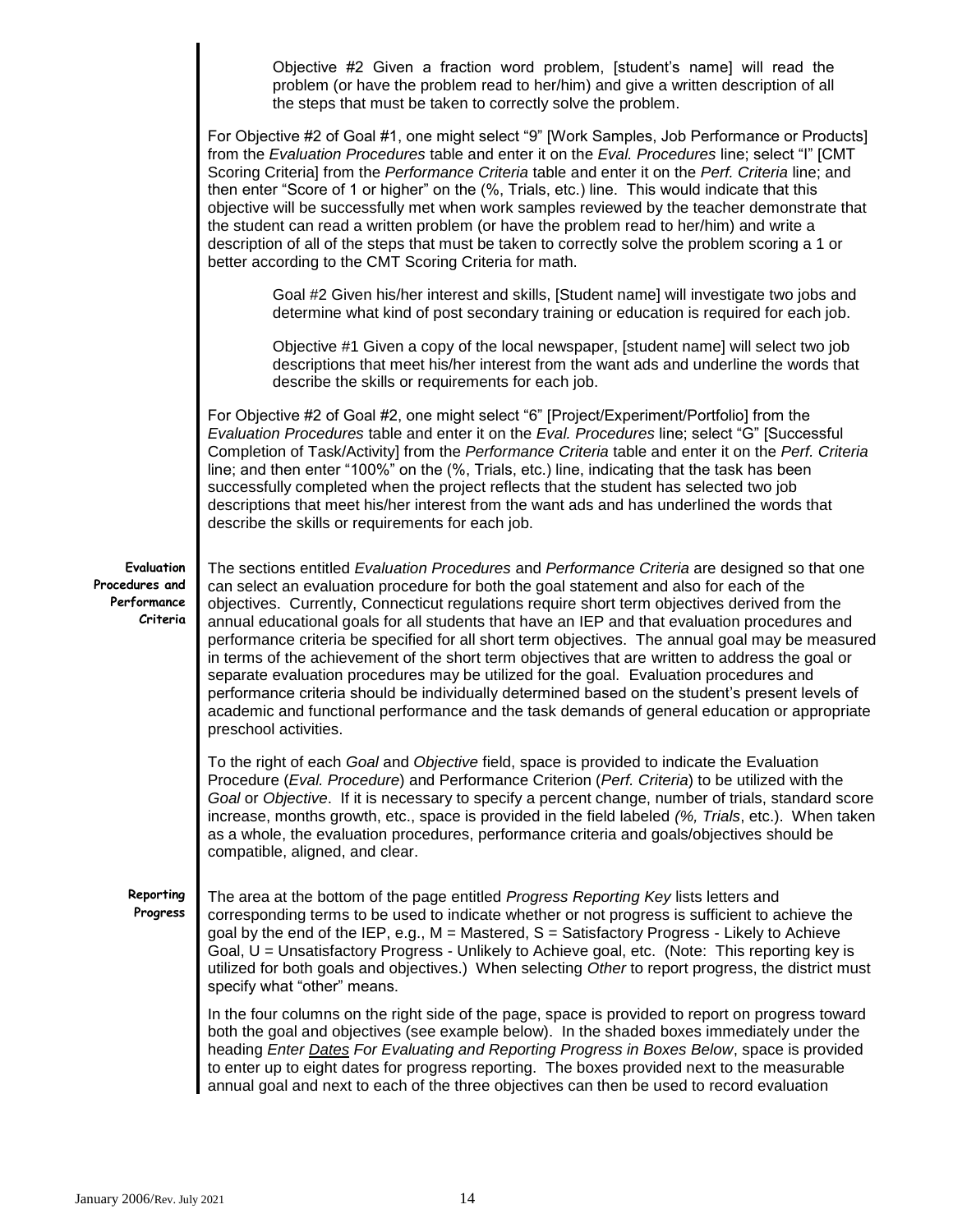results for each of the dates entered in the set of shaded boxes at the top of the page. (Note: It is important that these reporting dates be entered when the IEP is written so that parents will know when to expect reports on their child's progress. The dates entered should be consistent with **Page 10** of the IEP.)

The sample that follows has been completed to illustrate how this section might look at the end of a school year, assuming progress is being reported consistent with quarterly report cards. In the lower set of boxes, the *NI*, *S* and *M* stand for *Not Introduced, Satisfactory Progress* - *Likely to Achieve Goal*, and *Mastered*, respectively. Again, the position of these progress indicators in the lower boxes corresponds to the dates for the reporting periods entered in the top set of boxes. To illustrate, for the 4/30 Progress Report, the student was making satisfactory progress, as indicated by the "S" in the box that corresponds to that date (box #3).

| <b>Enter Dates for Evaluating and</b><br><b>Reporting Progress in Boxes Below</b> |       |                      |                                   |              |  |  |
|-----------------------------------------------------------------------------------|-------|----------------------|-----------------------------------|--------------|--|--|
|                                                                                   | 11/28 | 2/2<br>$\mathcal{L}$ | <i>4/30</i><br>$\mathbf{\hat{z}}$ | $, 6/15$ RC  |  |  |
| 5                                                                                 |       | 6                    |                                   | $\mathbf{8}$ |  |  |
| <b>Report Progress Below (Use Reporting Key)</b>                                  |       |                      |                                   |              |  |  |
|                                                                                   | Nı    | S<br>$\mathfrak{p}$  | з                                 | 4            |  |  |
| 5                                                                                 |       | 6                    |                                   | 8            |  |  |

## **Transition Goals and Objectives**

For students who have transition goals and objectives (mandatory for any student whose IEP will be in effect when she/he turns 14, or younger students if determined appropriate by a PPT), there must be a minimum of two (2) annual goal pages (page 7) related to transition in every IEP (effective as of the October 1, 2009 data collection): One annual goal page for postsecondary education *or* training and one annual goal page for employment. (The student might also have at least one annual goal with short-term objectives related to the PSOGS about independent living if determined appropriate by the PPT.) In addition, for all students age 13 or older (so that the IEP will be in place on the student's 14<sup>th</sup> birthday), all items on Page 6, Transition Planning, must be completed and the box located above the *Measurable Annual Goal* heading (on Page 7) must be checked as noted below.

## *Check here if the student is 13 or older. (Note: Page 6, Transition Planning must be completed if this box is checked*)

For every Post-School Outcome Goal Statement written in Items 5a, 5b, and 5c on Page 6 of the IEP ("Transition Planning"), the appropriate box for annual goals and related objectives under that PSOGS must be checked and the checkbox for the same goal area must also be checked on the top of Page 7. Since every student must have a PSOGS for postsecondary education *or* training on Page 6, the postsecondary education/training box must be checked at the top of page 7 and at least one annual goal with short-term objectives must be written for that goal area. As there must also be a second PSOGS in the area of employment, at least one annual goal with short-term objectives must be written on another page 7 for that goal area with the appropriate box checked. (There must also be an annual goal with short-term objectives written in the area of independent living [and the independent living box checked at the top of Page 7] *if* the PPT has determined that a PSOGS in the area of independent living is appropriate for the student.)

To appropriately incorporate annual goals related to a student's PSOGS, the checkboxes at the top of page 7 of the IEP related to secondary transition are now as follows: Postsecondary education/training; employment; and independent living (which incorporates community participation).

**NOTE:** For students aged 14 – 21 who are working on transition goals (i.e., postsecondary education/training, employment and if appropriate, independent living), MORE than one box may be checked for **each** annual goal as some goals may relate to transition as well as to one or more of the other categories noted at the top of page 7, however only one transition box may be checked per annual goal. In addition, since transition areas are not directly correlated with state curriculum standards and many students receive the majority of their instruction in general education classrooms, some transition goals and objectives may be addressed within general education. For example, a student may be working on an annual goal in the area of self-